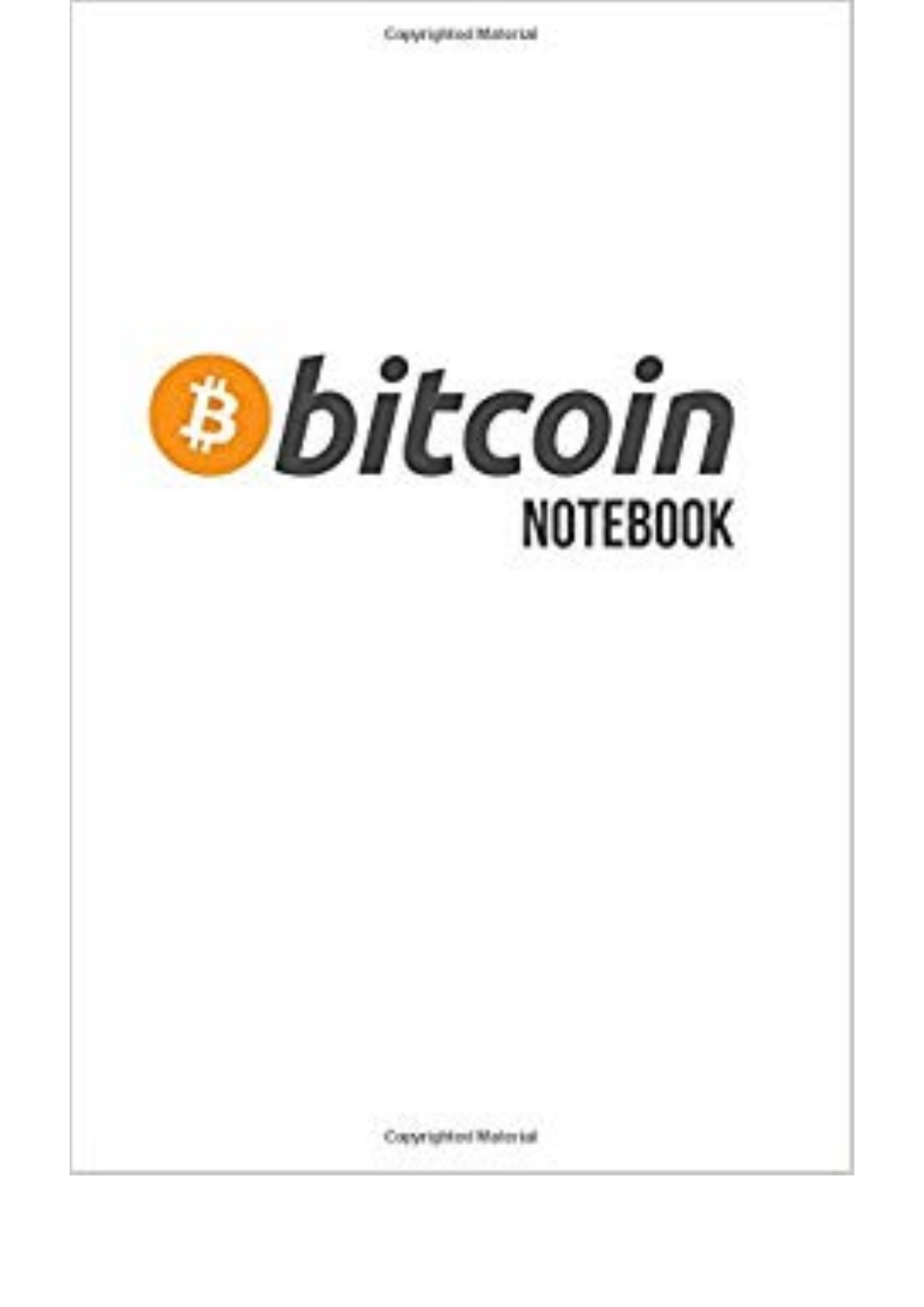*Awesome Notebook*

**Bitcoin Notebook: Best Gift for Bitcoin Lovers, Your Bitcoin Vault, Real Bitcoin Wallet (110 Pages, Blank, 6 x 9) (Awesome Notebooks)**

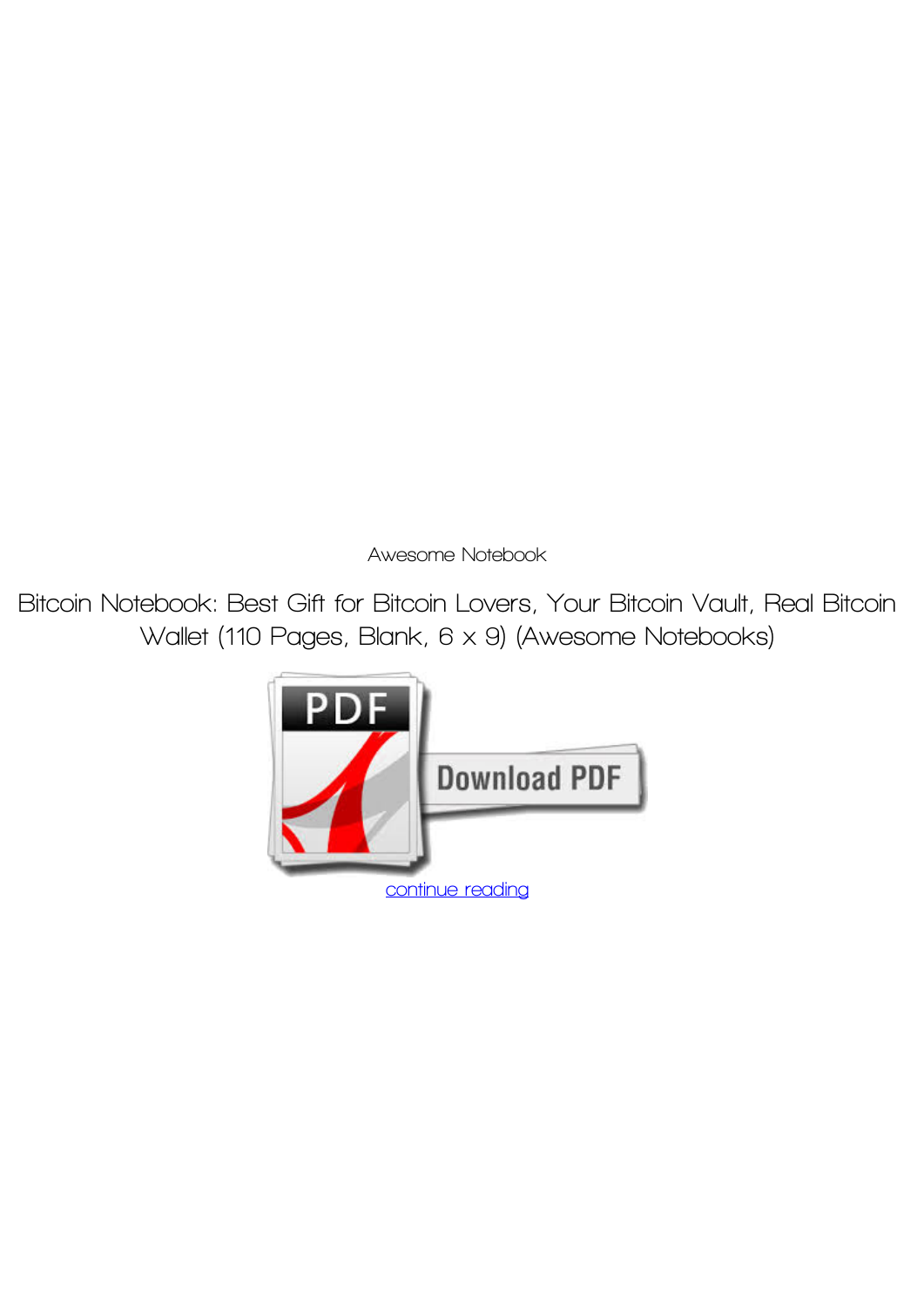**The Bitcoin Laptop: The Vintage, Unique, Blank, Awesome Laptop is a beautifully produced, matte blank notebook, filled with 110 pages of unlined white paper.24 x 22. Specs: Cover Finish: Matte Sizes: 6" x 9" (15. Awesome Notebooks carry a range of different notebooks and you will undoubtedly find the appropriate one for you personally by looking at through our different and thrilling graphic options. With the Bitcoin Notebook: The Classic, Unique, Blank, Awesome Laptop you have something that could be carried easily and will help you to maintain your inspiration wherever you may be. Check out our other notebooks and find the perfect one which will match you, or would be perfect for that special gift for someone you care about. For inspiration, motivation, creativity or just as the driving push to help you get issues done, Awesome Notebooks have exactly what you will need.86 cm) Interior: Blank, White Paper, Unlined Pages: 110 Get yours today!**



**[continue reading](http://bit.ly/2Tge8Fv)**